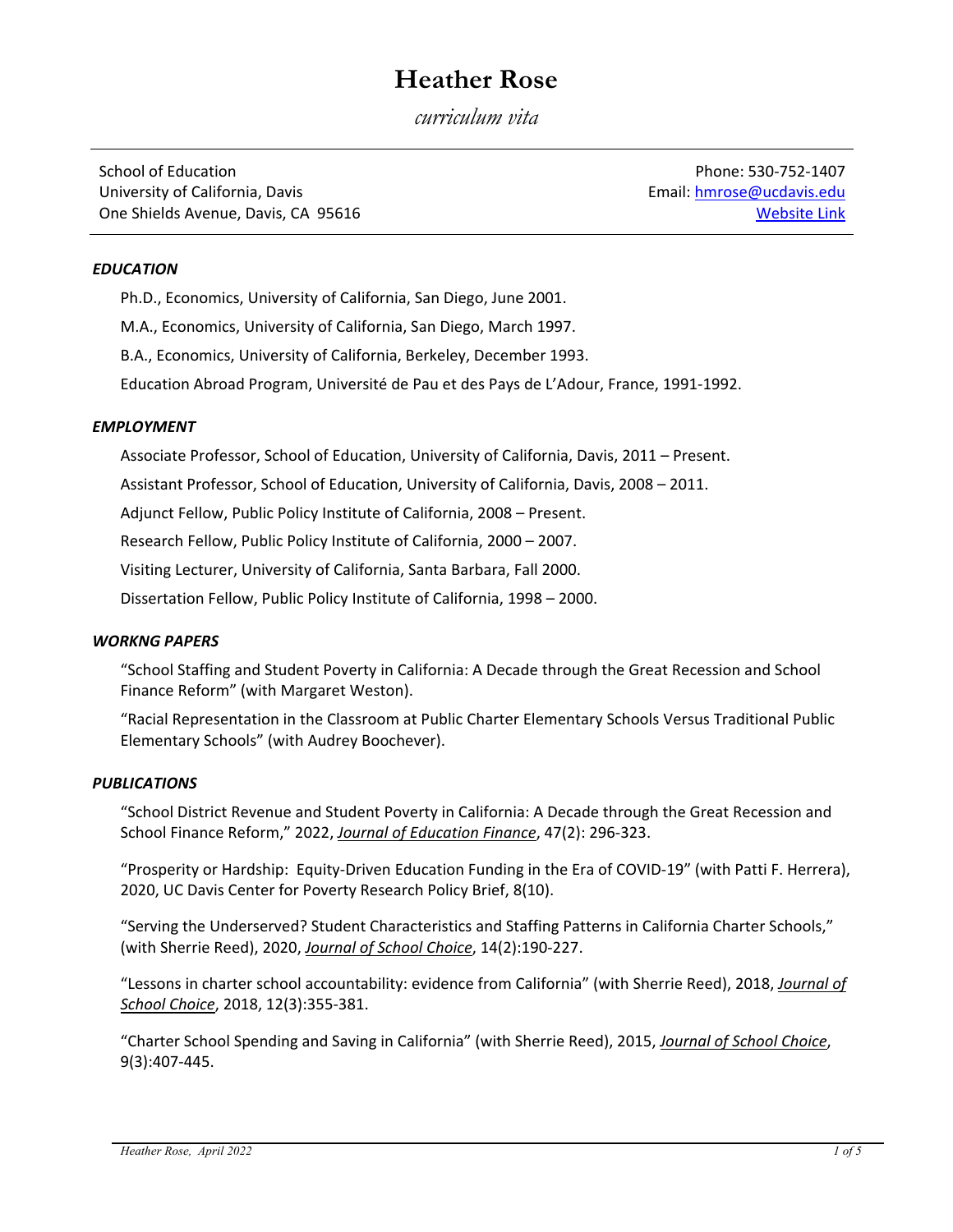## *PUBLICATIONS (continued)*

*California School District Revenue and Student Poverty: Moving Toward a Weighted Pupil Funding Formula* (with Margaret Weston), 2013, Public Policy Institute of California, San Francisco, California.

"California's School Finance Reforms Target More Funding to Poor Students" (with Margaret Weston), 2013, UC Davis Center for Poverty Research Policy Brief, 2(2).

"Moving Toward a Coherent School Finance System," 2013, *Leadership*, 42(5):12‐15.

"Financing California's Public Schools: Toward a Weighted Student Formula*,"* in David Plank, ed., *Getting Down to Facts: Five Years Later*, Policy Analysis for California Education, May 2012, Stanford, California.

*Funding Formulas for California Schools IV: An Analysis of Governor Brown's Weighted Pupil Funding Formula, May Budget Revision* (with Jon Sonstelie and Margaret Weston), 2012, Public Policy Institute of California, San Francisco, California.

*Funding Formulas for California Schools III: An Analysis of Governor Brown's Weighted Pupil Funding Formula,* (with Jon Sonstelie and Margaret Weston), 2012, Public Policy Institute of California, San Francisco, California.

"Sleepiness, fatigue, and risk of obstructive sleep apnea using the STOP‐BANG questionnaire in multiple sclerosis: a pilot study," (with Robert A. Dias, Kimberly A. Hardin, Heather Rose, Mark A. Agius, Michelle L. Apperson, and Steven D. Brass), 2012, *Sleep and Breathing*, 16(4): 1255‐1265.

*Pathways for School Finance in California* (with Jon Sonstelie and Margaret Weston), 2010, Public Policy Institute of California, San Francisco, California.

"School Board Politics, School District Size, and the Bargaining Power of Teachers' Unions" (with Jon Sonstelie), 2010, *Journal of Urban Economics*, 67(3):438‐450.

"A Portrait of Underrepresented Minorities at the University of California 1994‐2008" (with Tongshan Chang), in Eric Grodsky and Michal Kurlaender, eds., *Equal Opportunity in Higher Education: The Past and Future of California's Proposition 209*, 2010, Harvard Education Press.

*California School Finance Revenue Manual,* (with Margaret Weston and Jon Sonstelie), 2009, Public Policy Institute of California, San Francisco, California.

"An Analysis of Professional Judgments" (with Jon Sonstelie), 2008, *Education Finance and Policy*, 3(2):151‐ 164.

*Funding Formulas for California Schools II: An Analysis of a Proposal by the Governor's Committee on Education Excellence,* (with Ray Reinhard, Ria Sengupta, and Jon Sonstelie), 2008, Public Policy Institute of California, San Francisco, California.

*Funding Formulas for California Schools: Simulations and Supporting Data,* (with Ria Sengupta, Jon Sonstelie, and Ray Reinhard), 2008, Public Policy Institute of California, San Francisco, California.

*Teacher Compensation and Local Labor Market Conditions in California: Implications for School Funding,* (with Ria Sengupta), 2007, Public Policy Institute of California, San Francisco, California.

"Do Test Score Gains Explain Labor Market Outcomes?" 2006, *Economics of Education Review*, 25(4): 430‐ 446.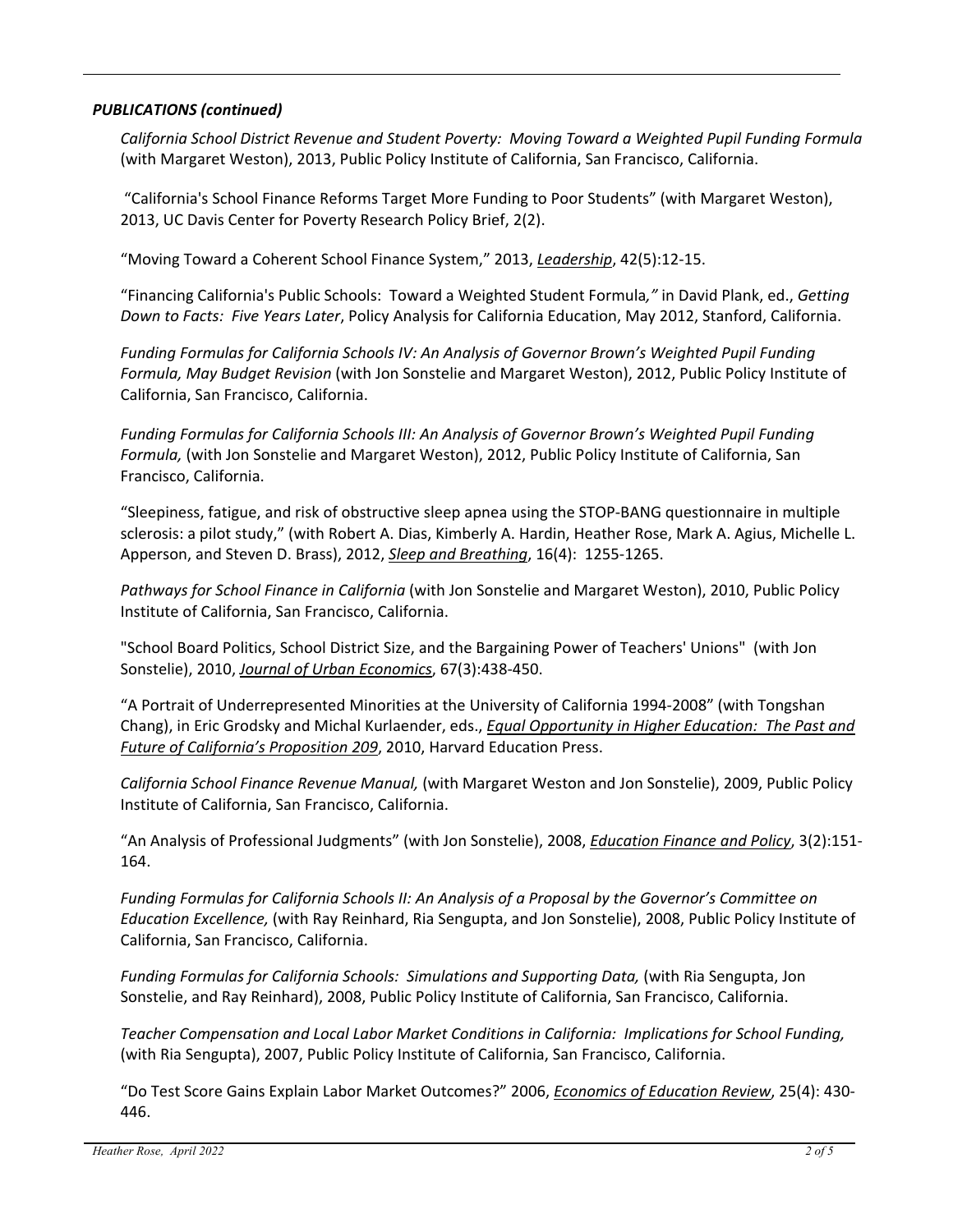## *PUBLICATIONS (continued)*

*School Resources and Academic Standards in California: Lessons from the Schoolhouse*, (with Jon Sonstelie and Ray Reinhard), 2006, Public Policy Institute of California, San Francisco, California.

"The Effect of Affirmative Action Programs: Evidence from the University of California at San Diego," Fall 2005, *Educational Evaluation and Policy Analysis*, 27(3): 263‐289.

"Has Curriculum Closed the Test Score Gap in Math?" 2004, *Topics in Economic Analysis & Policy*, 4(1): Article 12.

*School Budgets and Student Achievement in California: The Principal's Perspective,* (with Jon Sonstelie and Peter Richardson), 2004, Public Policy Institute of California, San Francisco, California.

"The Effect of High School Courses on Earnings" (with Julian Betts), 2004, *Review of Economics and Statistics*, 86(2): 497‐513.

*High Expectations, Modest Means: The Challenge Facing California's Public Schools*, (with Jon Sonstelie, Ray Reinhard, and Sharmaine Heng), 2003, Public Policy Institute of California, San Francisco, California.

*Math Matters: The Links Between High School Curriculum, College Graduation, and Earnings*, (with Julian Betts), 2001, Public Policy Institute of California, San Francisco, California.

"The Concept of Adequacy and School Finance," in Jon Sonstelie and Peter Richardson, eds., *School Finance and California's Master Plan for Education*, 2001, Public Policy Institute of California, San Francisco, California.

## **Op Eds and Blog Posts**

"Do Charter Schools Spend Revenue Differently than Traditional Public Schools?" (with Sherrie Reed) October 27, 2015, Policy Analysis for California Education Blog.

"Spending Roadblock: Base School Funding On Costs And Needs, Not Failed Formulas," February 19, 2005, The Riverside Press‐Enterprise.

"Learning Lesson of Ballot Box Budgeting," October 2, 2003, The Sacramento Bee.

## **Limited Distribution Reports**

"Earnings Gains from a College Education in California" in Overview of Access and Affordability at UC Davis, the Final Report of the UC Davis Study Group on Access and Affordability, Office of the Provost and Executive Vice Chancellor at UC Davis, 2014.

"The State of Local Government Pensions: A Preliminary Inquiry" (with Tracy M. Gordon and Ilana Fischer), Prepared for The Effects of Pension Legacy Costs on Local Government Finance: Fiscal Benefit, Fiscal Illusion, and Fiscal Hangover conference held at the Lincoln Institute of Land Policy, Cambridge, MA, March 9, 2012.

"Potential Modifications to the Concentration Factor in the Governor's School Finance Formula" (with Aaron Smith), Prepared for the California Department of Finance, February 2012.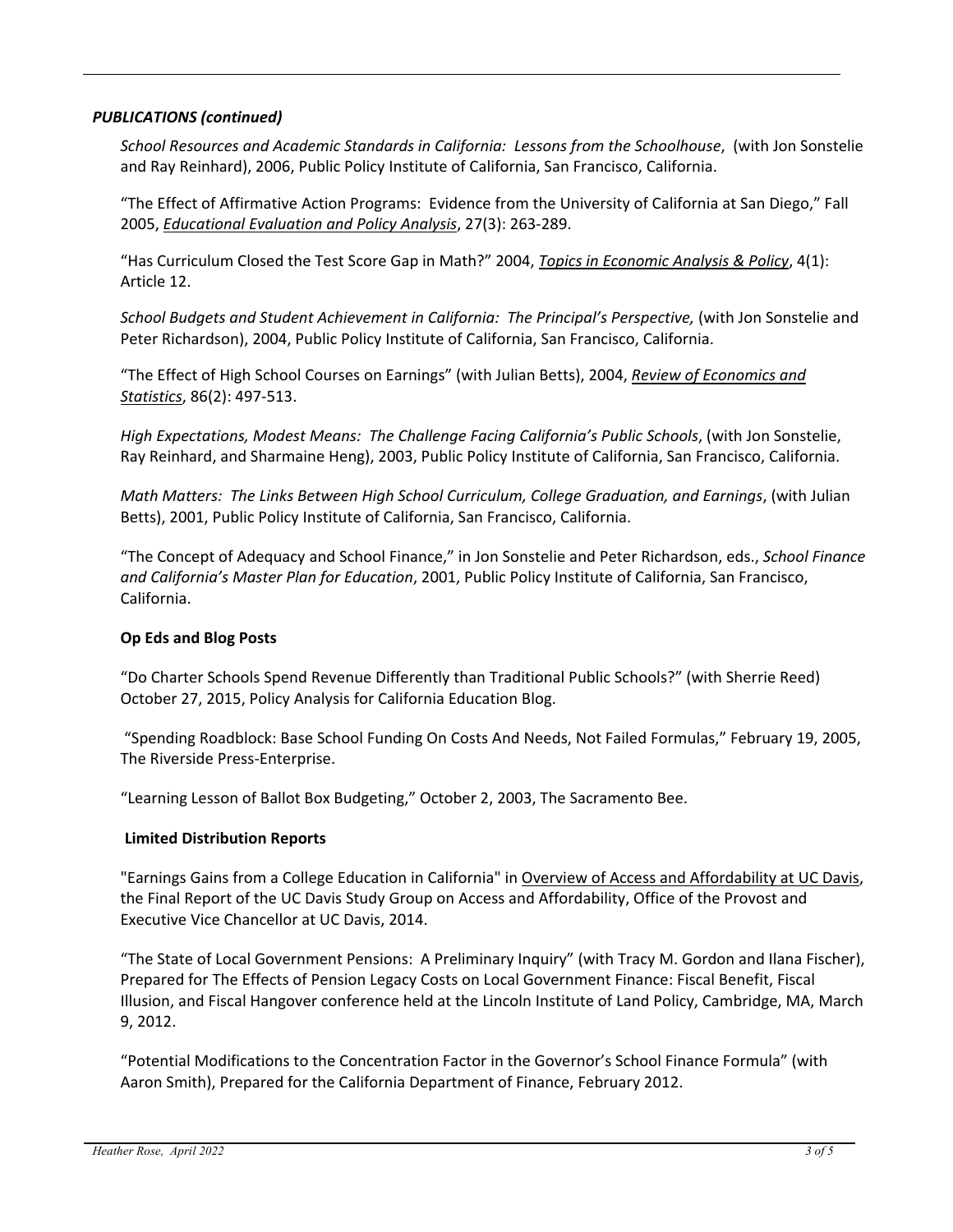#### *ALTERNATIVE MEDIA*

PPIC School Finance Model: Interactive Excel Program, Data, and Instruction Manual, Version 4.1, (with Jon Sonstelie and Margaret Weston), Public Policy Institute of California, San Francisco, California, May 2012.

Simulation Model for California School District Funding Formulas: Interactive Excel Program and Instruction Manual, Version 2.3, (with Ray Reinhard, Ria Sengupta, and Jon Sonstelie), Public Policy Institute of California, San Francisco, California, January 2008.

#### *TEACHING*

Quantitative Methods in Educational Research: Analysis of Correlation and Regression (Ph.D.)

Advanced Quantitative Methods in Program Evaluation and Policy Analysis (Ph.D.)

Education Finance Policy (Ph.D. and Ed.D)

Formulating and Influencing Policy (Ed.D.)

Personal Finance (Undergraduate)

Personal Finance Course Videos (Taxes, Taxable Income, Retirement Savings Accounts, Health Insurance Overview)

#### *GRANTS*

Public Policy Institute of California, "Transitions to a Better School Finance System", 2009

William and Flora Hewlett Foundation Grant, "General Support of PPIC's Education Policy Research," PI (with Max Neiman), 2007 – 2009.

Bill & Melinda Gates Foundation, William and Flora Hewlett Foundation, James Irvine Foundation, and Stuart Foundation Grant via the Institute for Research on Education Policy & Practice at Stanford University, "Teacher Compensation in California," 2005.

William and Flora Hewlett Foundation Grant, "School Resources and Student Achievement in California," co‐ PI with Jon Sonstelie, 2001 – 2004.

#### *AWARDS*

"Serving the Underserved? Student Characteristics and Staffing Patterns in California Charter Schools" won first runner-up for Patrick Wolf International School Choice and Reform Conference Best Paper Prize (2020).

"Lessons in charter school accountability: evidence from California" won the Fordham Institute Prize for Best Paper at the International School Choice and Reform Conference (2018).

"Charter School Spending and Saving in California" won the Fordham Institute Prizes for Best Paper Written by Junior Researchers and the Second‐best Paper Overall at the International School Choice and Reform Conference (2015).